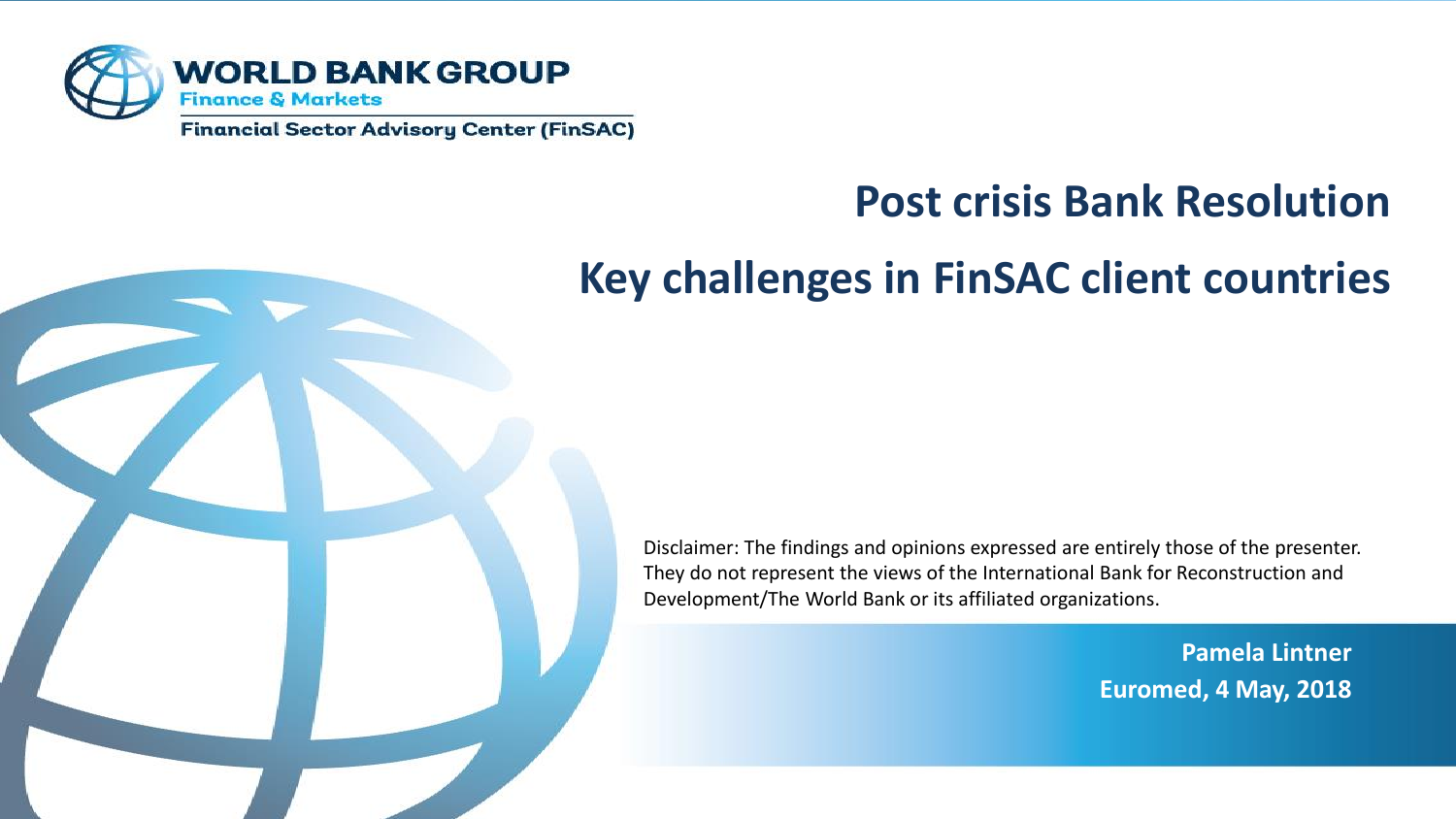## **The post crisis bank resolution framework**

#### **Baseline**

• Too Big to Fail; Traditional liquidation does not work for (systemic) banks

#### **Key regulations**



• EU Bank Recovery and Resolution Directive (BRRD): entered into force 1 January 2015 / obligatory statutory bail-in 1 January 2016

#### **Key objectives**

- Maintain financial stability by ensuring **continuity of critical functions**
- Ensure losses are borne by bank shareholders and creditors, not by taxpayers

#### **Key elements**

- **Enhance Early intervention measures and better preparedness** via Recovery and Resolution Plans
- **Banks contribute** to resolution financing arrangements to support the costs of restructuring
- **Strong powers and tools** for resolution authorities, **overriding rights of owners and investors**, to take fast action at an early stage ("Likely to fail") and **allocate losses on owners and creditors also outside liquidation** (without closing the bank) via **Bail-in**
- Better cross border cooperation

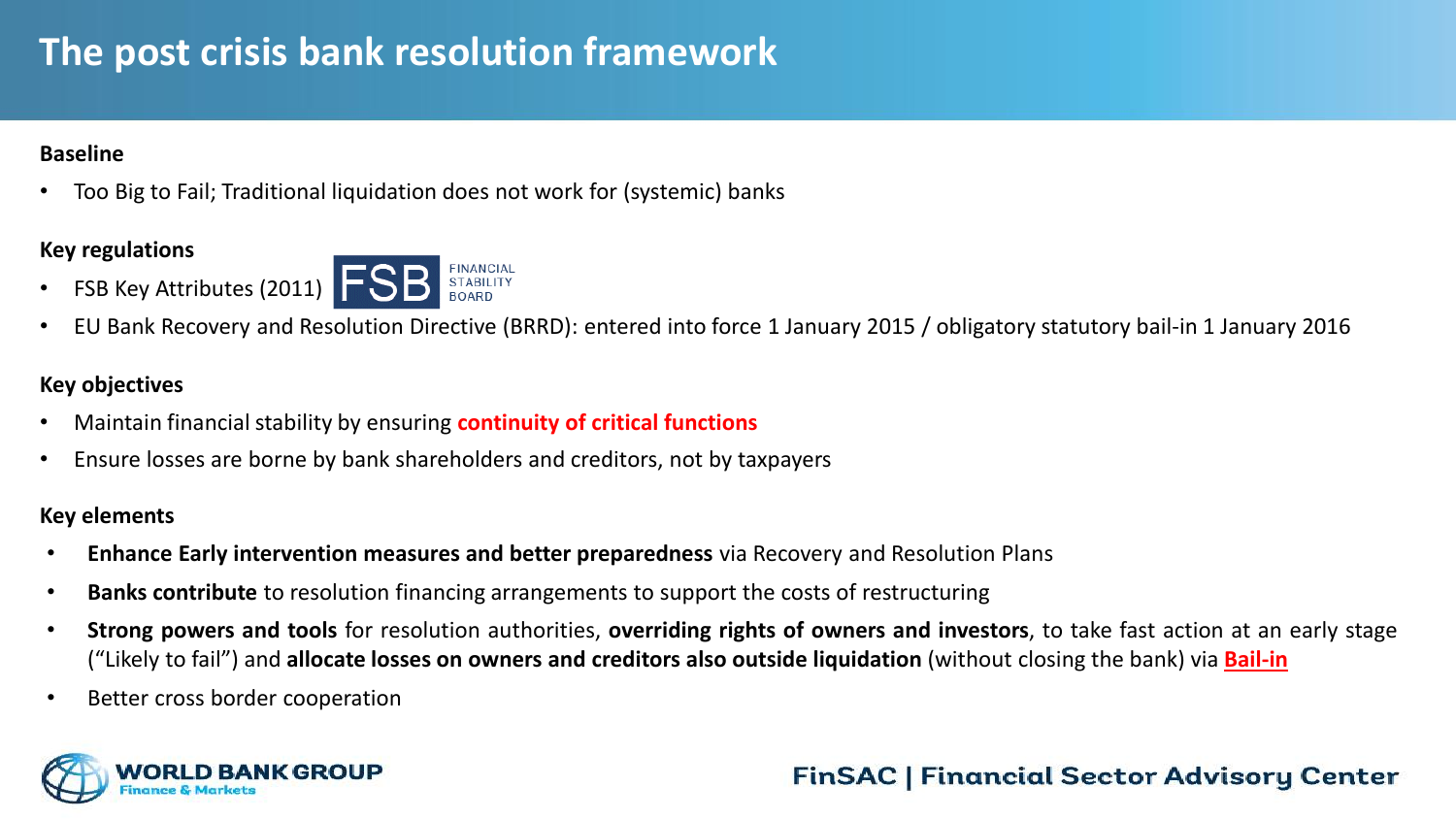## **Key Attributes minimum resolution toolkit and legal safeguards**



Default: simple liquidation sale of assets under gone concern value Notel NO Creditor Worse Off Principle



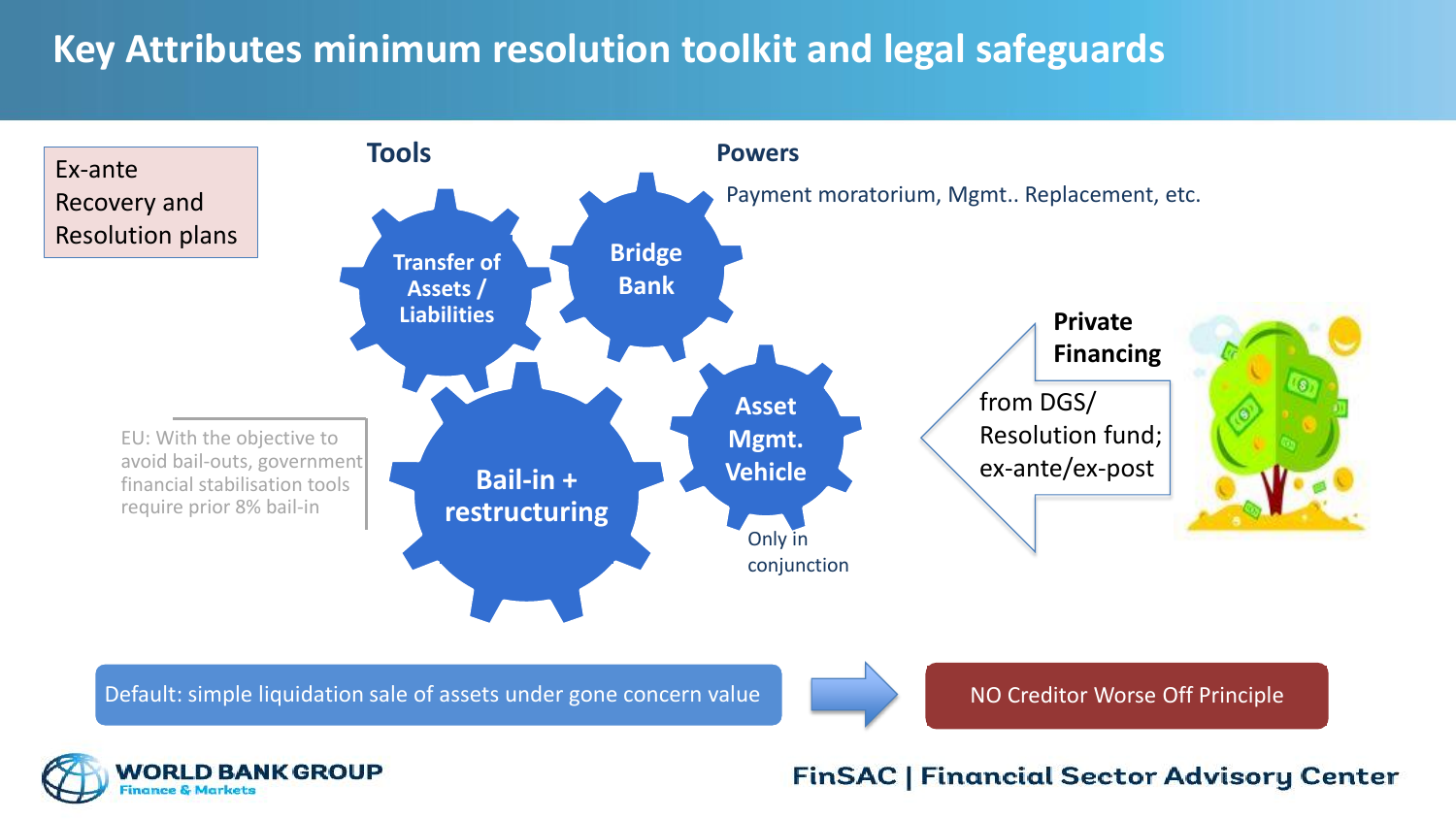## **EU BRRD Bail-in Cascade: eligible liabilities and MREL**

TLAC/ MREL: "high quality" loss absorbing capacity (LAC); own funds and liabilities that can credibly and feasibly be written down or converted into equity



**MORLD BANK GROUP**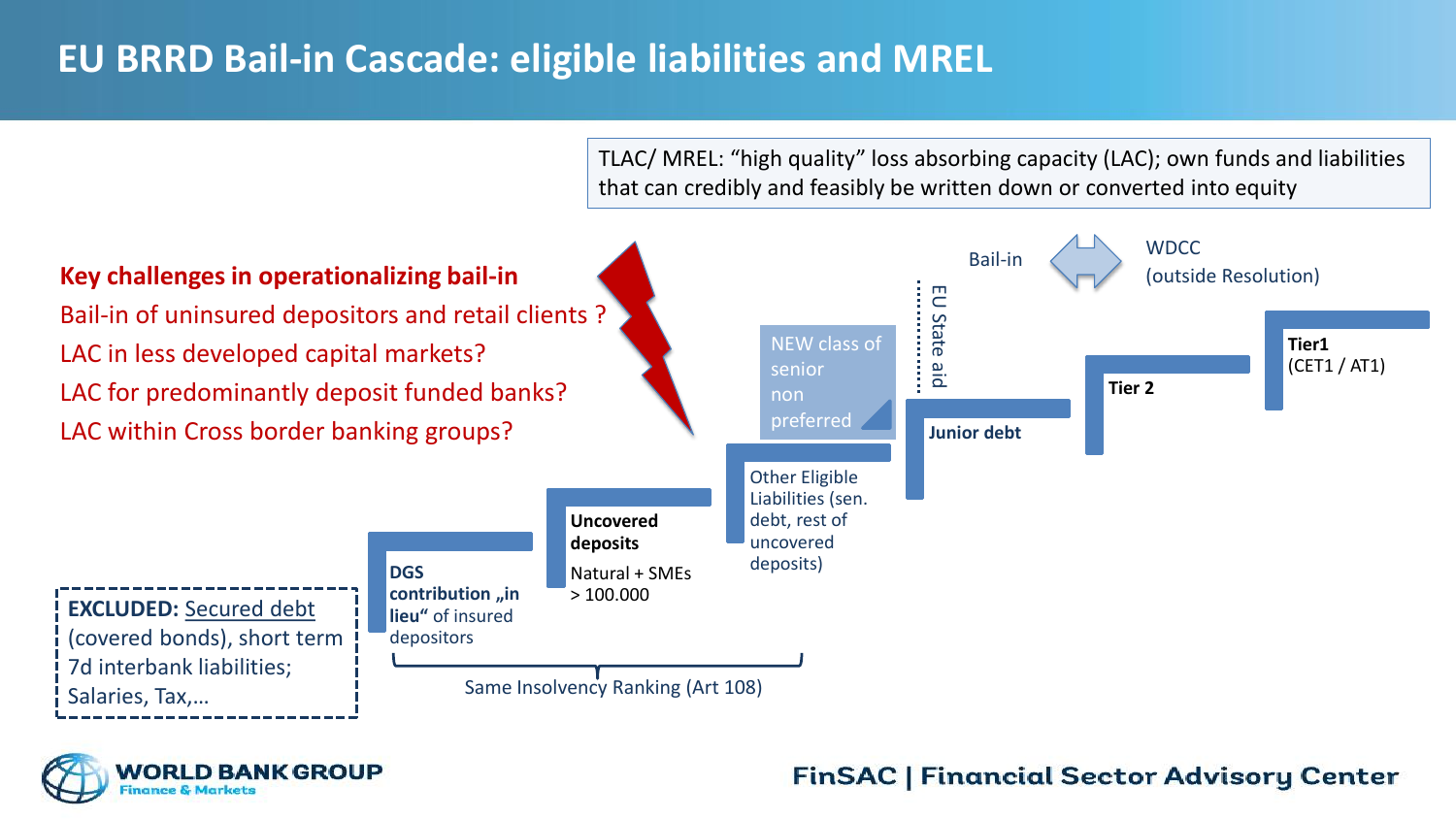## **Key challenges [for FinSAC client countries]**

#### **Fully operational administrative Resolution Authorities**

- $\triangleright$  Staffing
- $\triangleright$  Separated from supervision but dependent on cooperation and information sharing
- $\triangleright$  Imbedded in broader financial stability framework

#### **Scope / Proportionality between Resolution and Liquidation**

- $\triangleright$  Small versus big banks, same treatment of depositors/creditors: Level playing field, moral hazard
- $\triangleright$  P&A / Bridge Bank for all banks as a standard alternative

#### **Dependency on sound supervisory framework**

- $\triangleright$  Strong early intervention powers
- $\triangleright$  Enhance usefulness and synergies of recovery and resolution planning

#### **Role of the judiciary**

- $\triangleright$  Working judiciary to ensure effective and reliable implementation of resolution/insolvency law by the Courts; no duplication of economic assessment
- $\triangleright$  Prior 24 hours formality check

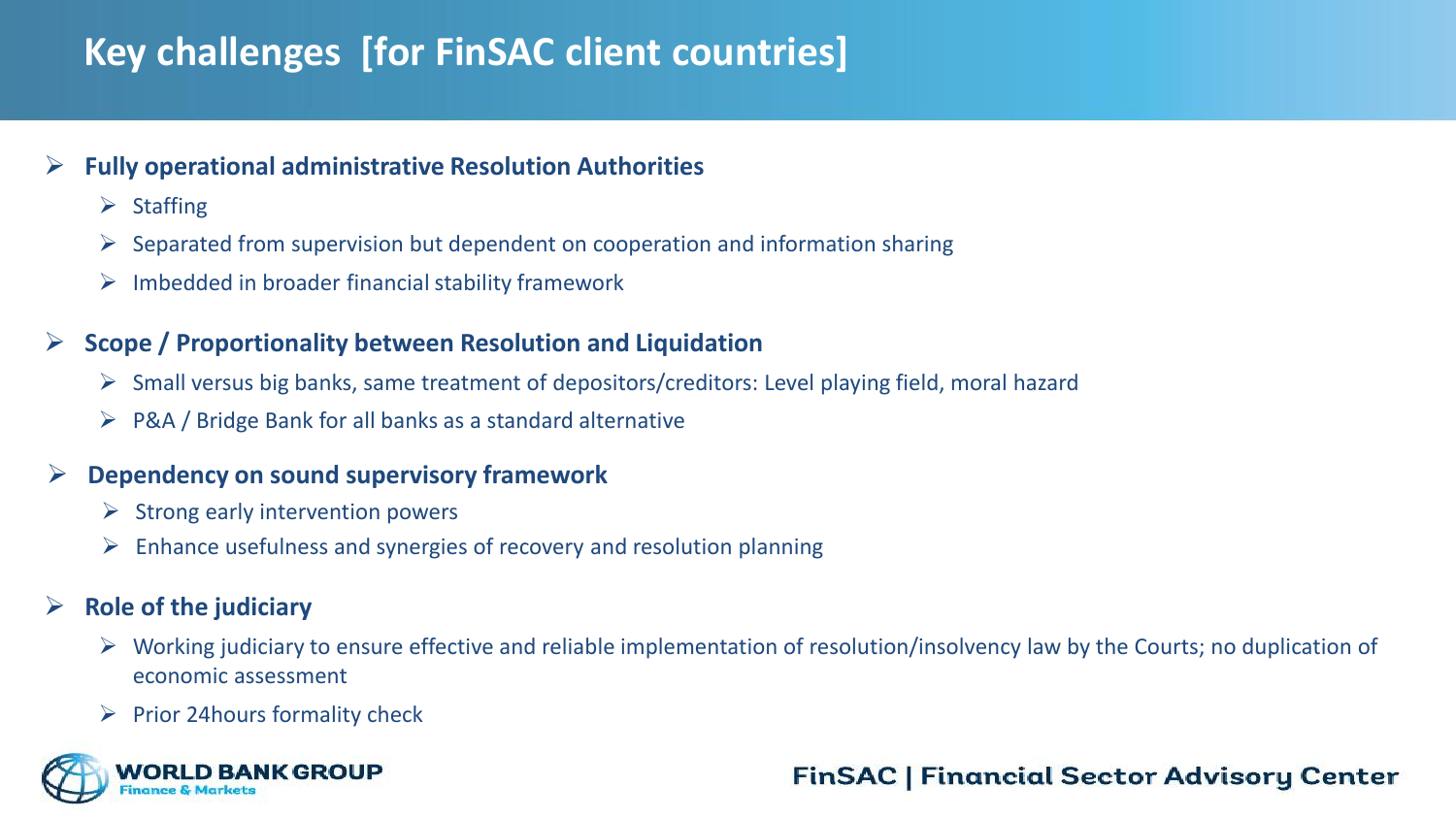## **Key challenges ctd. [for FinSAC client countries]**

#### **Access to Resolution Funding and use of DGS**

- $\triangleright$  Dis/advantages of obligatory prior bail-in before use of funds and government support
- $\triangleright$  Dis/advantages of super-preference of DGS and effects on use for resolution purposes
- **Ensure Liquidity including ELA availability** during resolution for the restored/bailed-in bank

#### **Operationalisation of bail-in**

- $\triangleright$  Legacy issues: MREL first then Bail-in
- $\triangleright$  High level of DGS coverage facilitates bail-in
- $\triangleright$  Contribution of DGS depends on insolvency ranking of DGS in lieu of insured depositors (super-preference in the EU)
- $\triangleright$  LAC from parent regardless of group MPE/SPE strategy?
- $\triangleright$  LAC depending on resolution strategy ?

#### **Resolution Valuation / Evidence for the No Creditor Worse Off Test**

 $\triangleright$  Lack of (historical) data for lesser cost than liquidation test; no market price, etc.

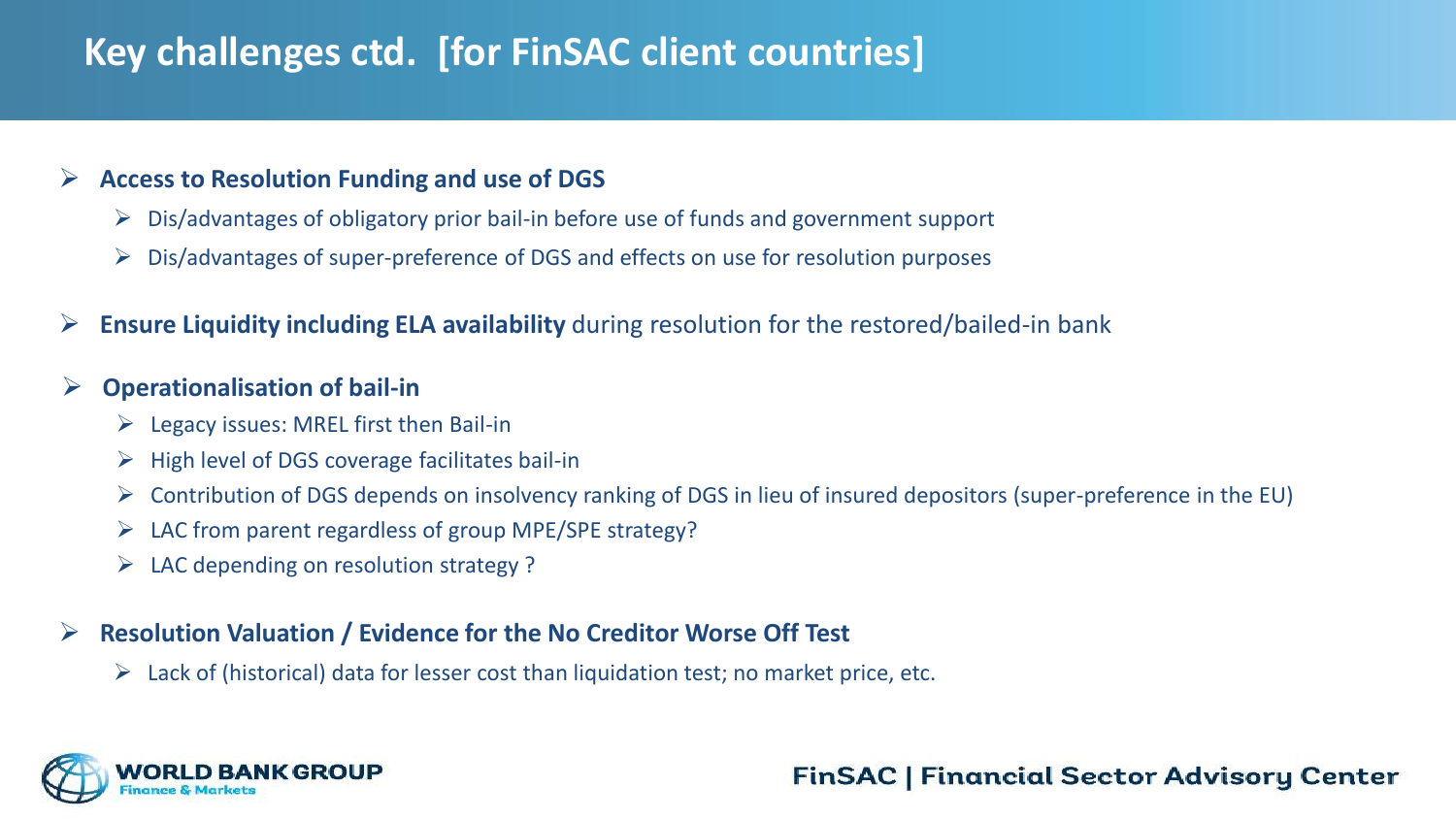# Thank you !

[plintner@worldbank.org](mailto:plintner@worldbank.org)

Vienna Financial Sector Advisory Centre (FinSAC)

Finance, Competitiveness & Innovation

Praterstrasse 31-19th Floor, 1020 Vienna, Austria

www.worldbank.org/FinSAC

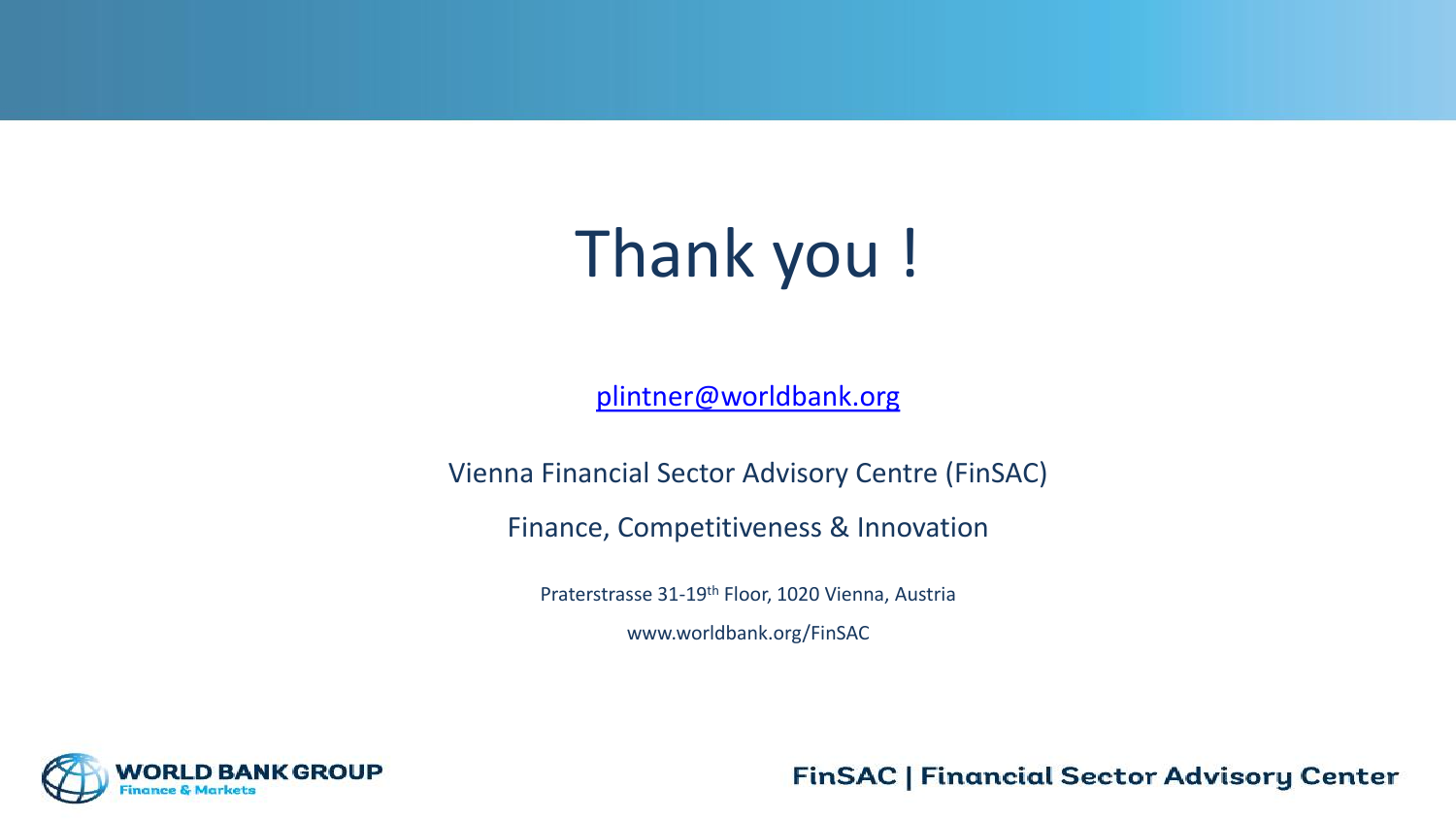#### **Annex 1: Loss stacking order / Bail-in ≠ MREL under the BRRD**

| <b>Instruments</b>                             | <b>Bail-in</b> | Loss stacking-order      | <b>MREL / TLAC</b> |
|------------------------------------------------|----------------|--------------------------|--------------------|
| CET1                                           |                | 1 <sup>o</sup>           |                    |
| AT1                                            |                | 2º                       |                    |
| Tier 2                                         |                | 3º                       |                    |
| Subordinated debt < 12 months                  |                | 4 <sup>o</sup>           | $\mathbf{x}$       |
| Subordinated debt > 12 months                  |                | 4º                       |                    |
| Senior non-preferred < 12 months               |                | 5º                       | $\mathbf x$        |
| Senior non-preferred > 12 months               |                | 5º                       |                    |
| Senior unsecured debt < 12 months              |                | 6 <sup>o</sup>           | $\mathbf{x}$       |
| Senior unsecured debt > 12 months              |                | 6 <sup>o</sup>           |                    |
| Derivatives                                    |                | 6 <sup>o</sup>           | $\mathbf{x}$       |
| Deposits by credit institutions and corporates |                |                          |                    |
| Financial institutions <7 days                 |                | 6 <sup>o</sup>           |                    |
| Financial institutions <12 months              |                | 60                       |                    |
| Financial institutions > 12 months             |                | 60                       |                    |
| Corporates (no DGS) < 12 months                |                | 6 <sup>o</sup>           |                    |
| Corporates (no DGS) > 12 months                |                | 60                       |                    |
| Deposits with specific characteristics         |                |                          |                    |
| Employees                                      |                | 60                       |                    |
| Critical services liabilities                  |                | 60                       |                    |
| Fiduciary deposits                             |                | 6 <sup>o</sup>           |                    |
| Tax                                            |                | 6 <sup>o</sup>           | $\mathbf x$        |
| SME/Retail (no DGS)                            |                | 7º                       | $\mathbf x$        |
| DGS covered deposits                           | $\mathbf x$    | 8 <sup>o</sup>           | $\pmb{\times}$     |
| Central Banks and public administration        | $\mathbf x$    | $\overline{\phantom{a}}$ | $\mathbf x$        |
| Secured: covered bonds                         | $\mathbf x$    |                          | $\mathbf x$        |
| Secured: securitizations                       |                |                          |                    |
| Secured: repos                                 |                |                          |                    |